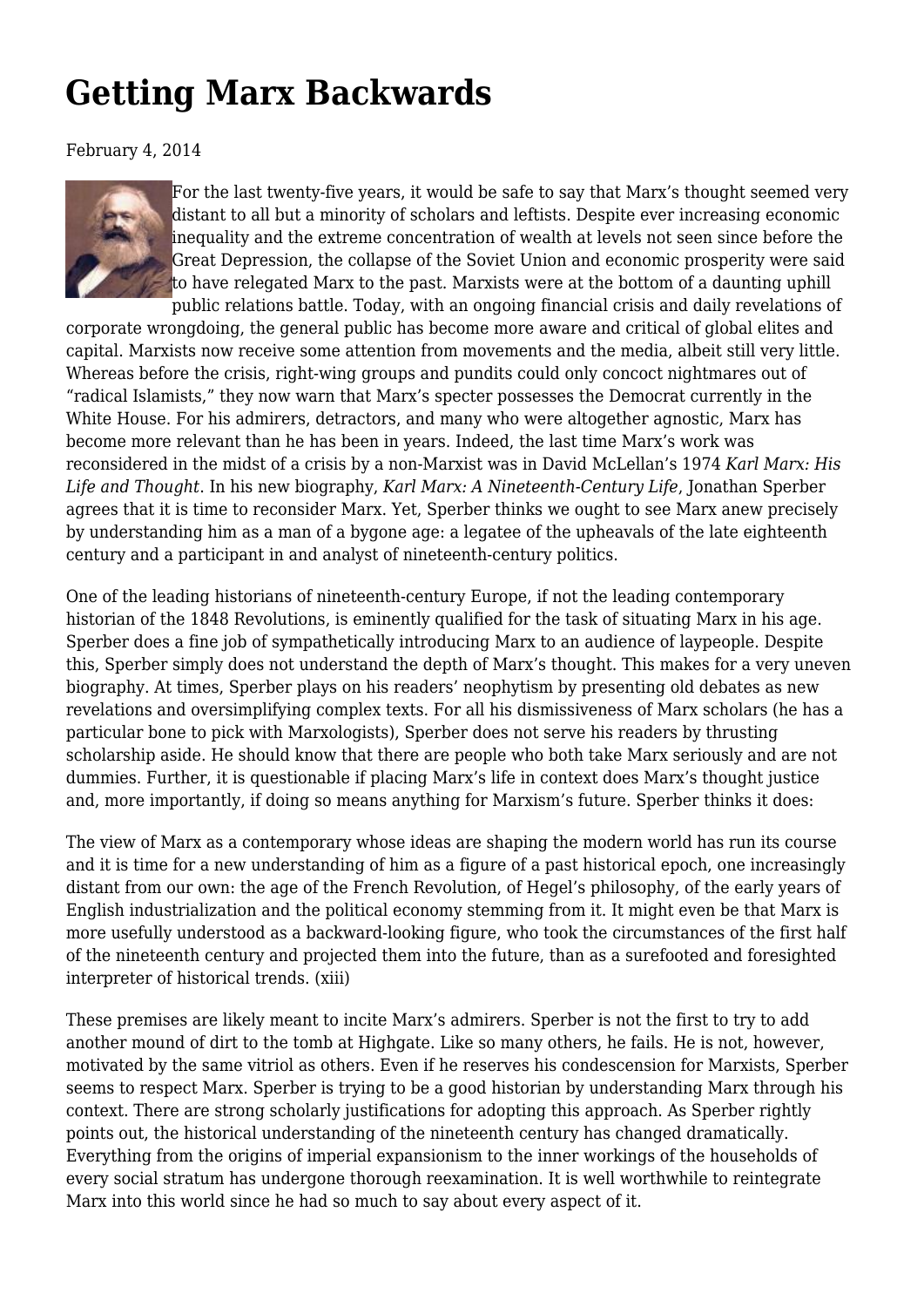There is a second, more dubious justification for Sperber's biography. The book jacket advertises that Sperber was given "unlimited access to the *MEGA* (the Marx-Engels *Gesamt-ausgabe*, the total edition of Marx's and Engels' writings, only recently made available)." Vaunting this as an impetus for reevaluating Marx's life is less persuasive given that Sperber's "unlimited access" yielded "no smoking gun" and "hundreds of small details" (xiv). The small details are fascinating, but they do not radically transform Marx. Even odder is the fact that Sperber acknowledges that the *MEGA* remains incomplete and that, for some materials, one has to turn to "less comprehensive and less scholarly text editions" (563). At the very least, the reader should be alerted to the publisher's hyperbole and the fact that Sperber himself does not put much stock in the claim that his book's originality lies in some privileged access.

Given his expertise, it is unsurprising that Sperber is at his finest when discussing nineteenthcentury political struggles. This comes through in the book's first two-thirds. Sperber really does not have anything entirely new to say about Marx. The outline of the story of Marx's family background through to his years as an émigré was covered well by great Marx biographers going back to Franz Mehring. Still, Sperber provides a detailed account of how the French Revolution and the Napoleonic era shaped both the political views of Marx's father, Heinrich, and political life in the city of Marx's birth, Trier. The Napoleonic Code, for example, still served as the basis of law in the Rhine Province up until 1900. All this is well known, but Sperber makes it clear that Marx's family and city were both very much the products of the Enlightenment and radical European politics. Marx's connection to the first generation of Hegelians is also recast. Even if Eduard Gans has largely become a forgotten figure, he was Hegel's most prominent student and interpreter after Hegel's death. It is significant to learn that he was an early mentor to Marx and recognized Marx's promise at the University of Berlin. Another Hegelian, the more incendiary Bruno Bauer, who desultorily shifted from right to left and back (Bauer's right-wing attack on David Friedrich Strauss prompted Strauss to draw the distinction between left and right Hegelians), ultimately became Marx's mentor (Gans died abruptly) and early supporter of Marx's journalism. The fact that Marx began to learn Hegel from Gans suggests that the Young Hegelians alone did not mediate Marx's engagement with Hegel. Learning that Marx was exposed to very different currents of Hegelianism comes as a relief and gives Marx's Hegelianism a more interesting pedigree.

After losing his teaching position at the University of Bonn, Bauer entered journalism and initiated Marx into this world. Far from being a mature theoretician and revolutionary, Marx, the editor of the *Rheinische Zeitung*, was a young radical embracing a number of revolutionary positions in opposition to the Prussian regime. Such a chapter in Marx's life particularly speaks to Sperber's keen ability to navigate the terrain of radical political positions open to a budding opponent of the reactionary Prussian state. Sperber situates the *Rheinische Zeitung* in the contentious print culture of nineteenth-century Prussia in which authorities and reactionary newspaper editors sought to silence writers attacking the political and religious establishment. Sperber repeatedly emphasizes that the paper's supporters and readership were primarily German liberals. Marx himself was sympathetic to liberal positions and gained early financial support from liberal admirers. He often worked to moderate the tone of the newspaper in order to circumvent censors. But Marx's tenure as editor of the paper was short-lived, lasting from late 1842 to the banning of the paper by Prussian authorities in 1843. Being a liberal sympathizer in 1842 Prussia was a radical position and does nothing to asperse Marx's revolutionary credentials. Indeed, as so many biographers before him have noted and maybe even exaggerated, Sperber points to Marx's articles on wood theft as indicators of the radical revolutionary yet to emerge.

Sperber's discussion of Marx's émigré years remains strong so long as he continues to deal with Marx's political contact with the networks of radicals in Paris, Brussels, and Cologne, including Engels, and his work on the *Deutsch-Franzosische Jahrbucher* and the *Neue Rheinische Zeitung*. As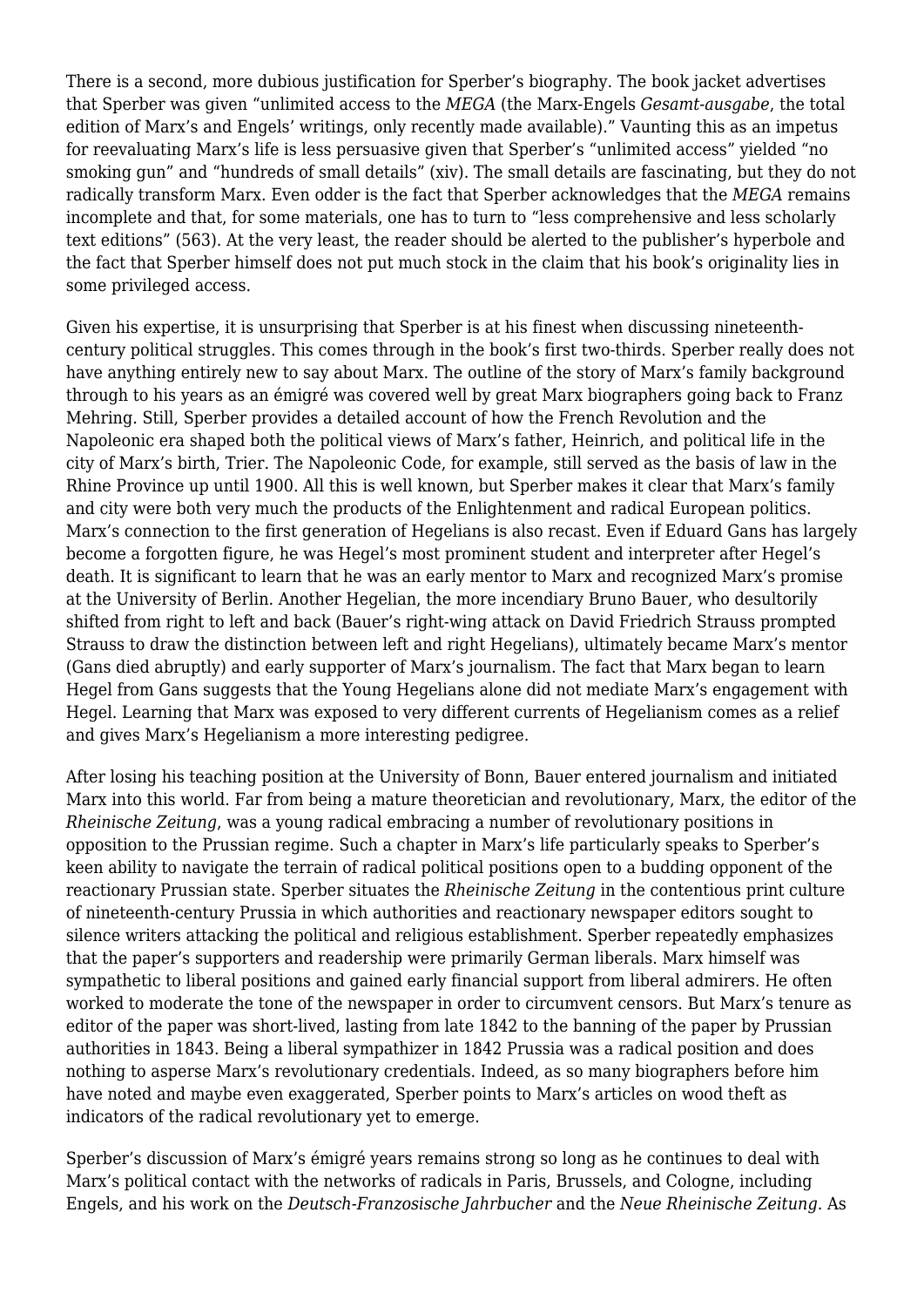the reader sees Marx develop into the mature theoretician, Sperber begins to show his weaknesses. Once he is forced to contend with Marx's early writings, he begins to slip out of his league. The problem is only exacerbated when he is confronted with Marx's more difficult later writings. Given over a century's worth of excellent literature on Marx's texts, directed both at the scholar and layperson, Sperber's exegesis proves facile. The account of *On the Jewish Question*, the first serious Marx text engaged by Sperber, waivers between a poor summary and a discussion of nineteenth century anti-Semitism. It glosses over Marx's critique of liberalism, which constitutes the greater half of the work. In turn, Sperber misses the point of Marx's 1844 *Paris Manuscripts*, only mentioning the concept of alienation briefly and focusing on the texts' sources in Scottish, British, and French political economy.

The issue of Marx's anti-Semitism recurs throughout the biography. It is soon joined by the question of Marx's racism. Ferdinand Lassalle was the most frequent target of anti-Semitic remarks and in a letter to Engels was described as "nigger-like" (411). Despite this, Marx permitted his daughter, Laura, to marry Paul Lafargue, a man partly of African descent. Further, it is clear that Marx cannot be placed in the camp of the nineteenth century's most infamous race theorist, Arthur de Gobineau. Sperber notes that Marx "read Gobineau's book with some care and remarked that 'to such people it is always a source of satisfaction to have somebody whom they think themselves entitled to despise'" (410). Even if Sperber admits that Marx was no partisan of Gobineau, one cannot help but sense that Sperber relishes a good scandal. Sperber tries to pin on Marx charges of anti-Semitism and racism by dredging old debates, but there is no "smoking gun." This is not to suggest that the old debate is not worth continuing. The second, much shorter, half of *On the Jewish Question* has undeniably repugnant things to say about Jews. Still, it should not be forgotten that the text was written in reply to the far more inflammatory work of Bauer. As for the comments Sperber uncovers in the letters, Marx continually comes off significantly better than his contemporaries during a period when entire theories were built on racial taxonomies and hierarchies. Marx should not be excused his comments, but he never made anti-Semitism or racism an integral part of his thought. At the same time, details about Marx's financial woes and his relationship to his wife Jenny, and children, become more prominent. Such may be the result of the precedent set by Mary Gabriel's inanely tender *Love and Capital*. This sets the book on a trajectory in which politics gradually fades away in favor of familial drama.

In chapters five through nine, Sperber is once again in his element discussing the radical émigrés, the formation of political organizations, such as the Communist League, and factional strife. Given the skill with which Sperber treats Marx's political activism, it is strange that he tells us,

Countless twentieth-century Marxist activists, including Lenin, eagerly adopted the hallmarks of the professional revolutionary, continuous single-minded conspiracy and agitation, but Marx never did. Neither Marx's professorial demeanor, nor his scholarly interests, nor his family commitments and the financial demands they made upon him fit these requirements. (157)

Marx may have not been a Lenin, but these chapters portray a very politically engaged intellectual. Marx worked hard to forge revolutionary organizations, create political alliances, keep abreast of global political affairs, and engage in debates. Participation in the politics of the International Workingmen's Association was a bit more than the pastime of a scholar. All of this actually delivers on Sperber's promise that we can learn something new about Marx by placing him in the context of nineteenth-century politics. Marx's political activism may not be forgotten and several Marx scholars for over a century have reminded us of it, but it still often all too easily recedes into the background amidst scholarly disputes. Although the particular struggles that Marx engaged on a daily basis may be those features of Marx's life that are most distant from our own, Sperber bestows a picture of Marx as activist; a picture that may not be so inconsequential for modern political activists as Sperber himself might think. Herein lies one of the virtues of Sperber's nineteenth-century lens. But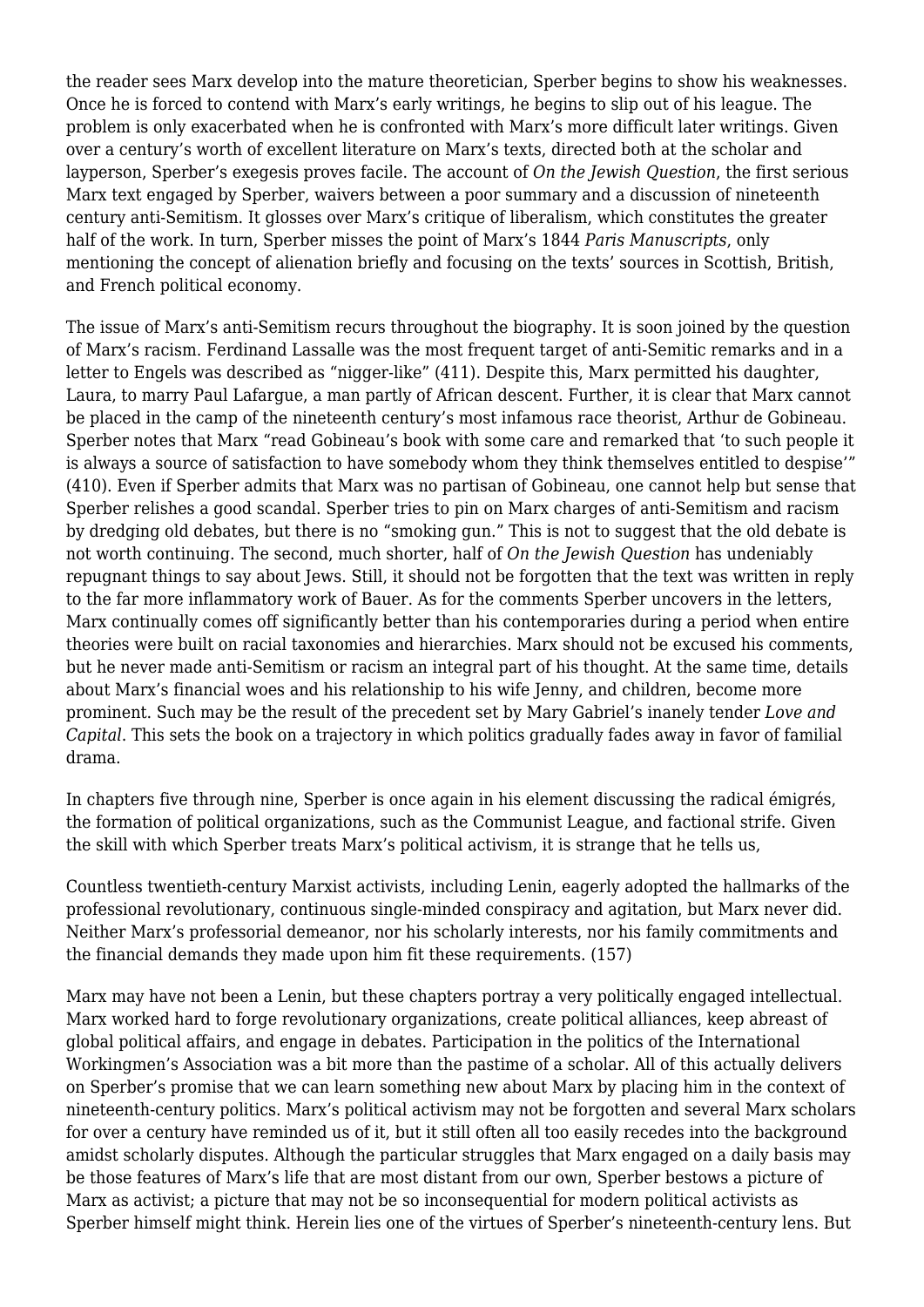as politics became less a part of Marx's daily affairs (though never entirely absent) and theory became more central, Sperber's account lulls. Part Three, "The Legacy," with its tortured explanations of Marx's economic theory—a task better left to the various scholars with very different interpretations of *Capital*, such as Paul Sweezy, Ernest Mandel, David Harvey, and, more recently, Michael Heinrich—that, ultimately, only emphasizes Marx's debt to Ricardo (something we already know) and its focus on sentimental discussions of Marx's family life, is particularly tedious. For Sperber, Marx the economist, is, in the final analysis, an extension of the political economists he read and, as a result, Sperber says nothing new, misses Marx's originality, and says nothing of exploitation.

Throughout the book there is a tension between Sperber's strengths as an historian of the nineteenth century and his weaknesses as an interpreter of Marx's thought. More frequently than not, there is a disjointedness in the narrative when Sperber jumps from Marx's life to his texts. For all the fascinating details about Marx's life and context, Sperber still cannot connect that man to the author of what remains one of the most sophisticated critiques of capitalism. Perhaps, in adamantly insisting that Marx was a mere mortal whose world conditioned his vision and was not some omniscient deity, Sperber demeans mortals. He has forgotten that even mortals are able to recognize that their conditions often constrain their ability to know and that one must exert to extract oneself from his or her context in order to understand. Is that not one of Marx's most fundamental lessons?

Only the most obtuse reader of Marx's work would entirely ignore Engels' famous injunction to understand Marx in light of German philosophy, British economics, and French politics. Yet, Sperber seems to think he does something novel when he emphasizes these as the sources of Marx's texts. Sperber's whole book might be read as an exercise in taking Engels' assertion far too seriously; except with details added about Marx's personal life that are, in turns, mawkish and licentious. Marxists of all stripes, Bernstein and Luxemburg alike, have long known that reducing Marx to his context belies ideas that invite renewal and reinterpretation. They never took Marx whole hog and, rightly or wrongly, tried to move beyond Marx. Marxists have rarely been blind to the distinction between Marx and Marxism—the man himself knew the difference. When Sperber suggests that he is trying to disabuse readers of the notion that Marx was a "prophet," who are these readers? Are they the victims of totalitarian regimes that plastered Marx's visage everywhere? Are they party devotees proselytized by propaganda? Or, are they simply people in search of a messiah? To many of Marx's admirers, Marx was no prophet. His work is the basis of a system of ideas or method (depending on the tradition of Marxism one comes out of) that has long since developed beyond the man and serves as a tool for diagnosing an exploitative and alienating economic system.

Sperber is not naïve. He anticipates such criticisms of his book. He recognizes the distinct projects of Marxists and Marxologists, but is dismissive of both. Of Marxologists, he states that their efforts to study "Marx's own ideas, so that revisions and later accretions can be erased and Marxism can be returned to its original purity" is "a project more suited to adherents of revealed religion than proponents of a purportedly secular and rationalist theoretical framework" (xviii). This acerbic repartee is ironic. The requisite Quineans or Wittgensteinians dominating philosophy departments are seldom accused of being "adherents of revealed religion." It is bizarre because Sperber sets himself the task of getting to some originalist understanding of Marx via his context. He is kinder to Marxists, stating, "I am struck by the differences—between Marx's world and the contemporary one, or between his system of thought and his political aspirations and those of his twentieth-century successors, who called themselves 'Marxists'" (xix). To this Marxists can only reply, "so are we, but we are also struck by the continuities and therein lies the rub."

As a biography of an acute observer of nineteenth-century politics and participant in some of its epochal episodes, Sperber's *Karl Marx* is a fine study. There are prominent flaws, but it is a good